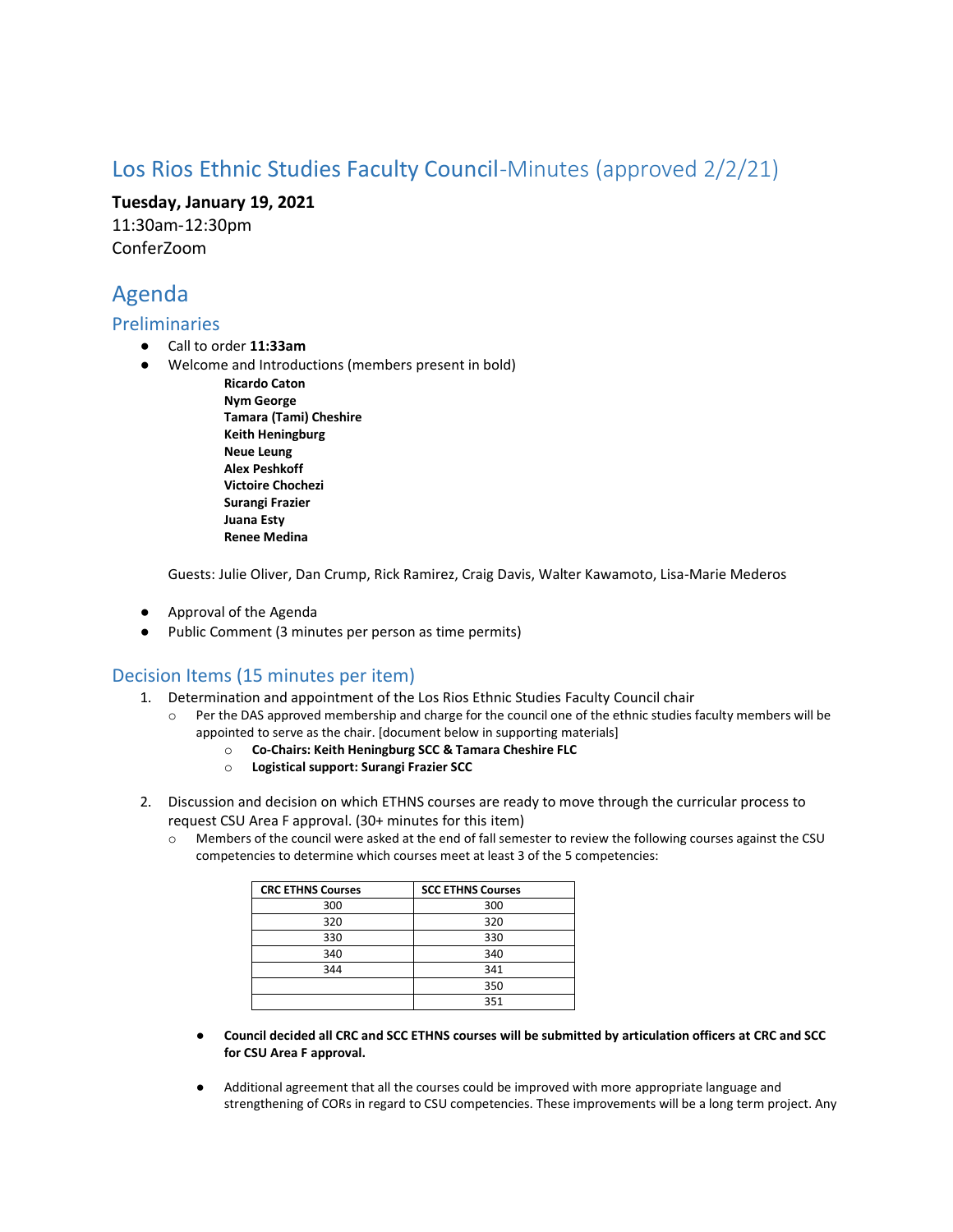notes people took on these courses should be shared with Alex Peshkoff CRC and Tami Cheshire FLC.

### Discussion Items (15 minutes per item)

- 1. Plans for future council meetings and future agenda items.
	- o **Next meeting Tues Feb 2, 2021 2pm**
	- o **Future Agenda Items:**
		- **Membership discussion regarding adding adjuncts to the council**
		- **Cross-listing information-presentation from Renee Medina**
		- **Review and strengthening of ETHNS courses (see decision item #2 above)**
		- **Dream of the future of ethnic studies in the district-what do we want for our students?**
		- **Determine college point people and recommend the formation of college ES groups to help with implementation locally**
			- **1. point people: ARC ?, CRC Alex, FLC, Tami, SCC Surangi**

#### Adjournment 12:42pm

## Supporting Materials

### Agenda Decision Item #1

### **Los Rios CCD Ethnic Studies Faculty Council**

Membership

- One from each college ethnic studies faculty or faculty who meet min quals/equivalency requirements (4)-one will act as chair
	- ARC **Ricardo Caton (History)**
	- CRC **Nym George (Sociology/ teaches Ethnic Studies)**
	- FLC **Tamara Cheshire (Anthropology/ taught Ethnic Studies)**
	- SCC **Keith Heningburg (History/ teaches Ethnic Studies)**
- One from each college related discipline faculty (4)
	- ARC **Neue Leung (English)**
	- CRC **Alex Peshkoff (History)**
	- FLC **Victoire Chochezi (Communication Studies/Equity Coordinator)**
	- SCC **Surangi Frazier (History)**
- One AO representative (1) **Juana Esty CRC AO/Counselor**
- One DCCC faculty rep (1) **Renee Medina SCC Curriculum Chair/Math**

Tasks/Goals

- **Immediate** 
	- Evaluate existing CRC and SCC ETHNS approved courses against CSU Area F requirements
	- **BY FRIDAY, JANUARY 22, 2021**-Send forward through curriculum process any existing CRC and SCC ETHNS approved courses for CSU Area F approval
- Long-Term
	- Evaluate proposed cross-listed courses to meet the CSU requirements, meeting DCCC and local curriculum committee timeline requirements
	- Create proposals for the future of ethnic studies programs, degrees, and courses in the district
	- Consultative body for ethnic studies discipline input on equivalency decisions for hiring

### Agenda Decision Item #2

#### **CSU Area F Competencies**

1. Analyze and articulate concepts such as race and racism, racialization, ethnicity, equity, ethno-centrism, eurocentrism, white supremacy, self-determination, liberation, decolonization, sovereignty, imperialism, settler colonialism, and anti-racism as analyzed in any one or more of the following: Native American Studies, African American Studies, Asian American Studies, and Latina and Latino American Studies.

2. Apply theory and knowledge produced by Native American, African American, Asian American, and/or Latina and Latino American communities to describe the critical events, histories, cultures, intellectual traditions, contributions, lived-experiences